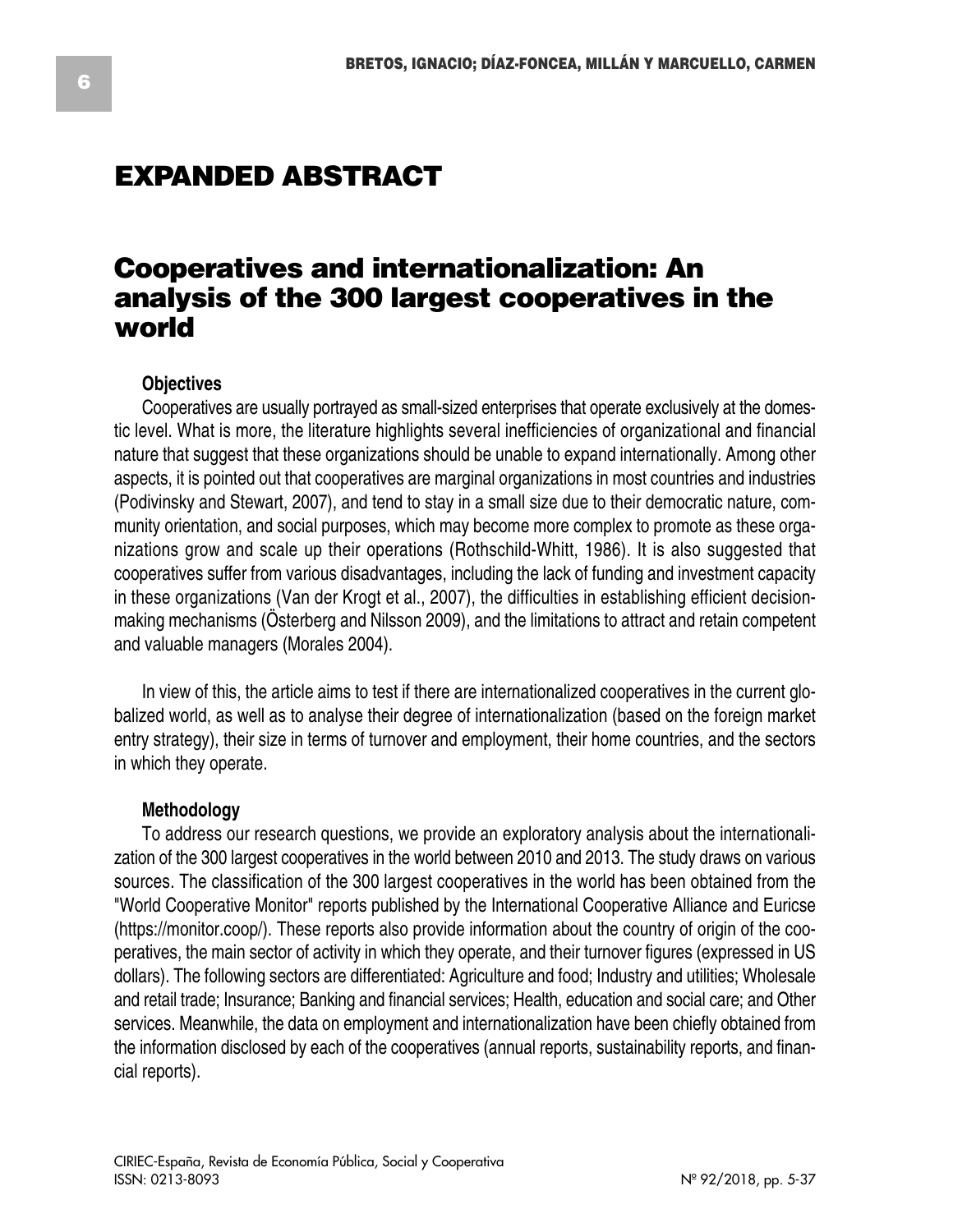Following the literature on foreign market entry mode (e.g., Brouthers and Hennart, 2007), we analyse the degree of internationalization of the cooperatives by identifying the strategy used to access foreign markets. Four main modes are distinguished, on a scale from lower to higher degree of internationalization in terms of control, return, risk, and resources (Johanson and Vahlne, 2009):

- Domestic: the cooperative operates exclusively at the domestic level, that is to say, it does not carry out any type of transaction in a foreign market.
- Export entry mode: the cooperative only carries out exports to foreign countries (minimum degree of internationalization).
- Contractual agreement entry modes: the cooperative operates in foreign markets through licenses or franchises (medium degree of internationalization).
- Equity entry modes: the cooperative operates at a global scale through joint ventures or wholly owned subsidiaries (maximum degree of internationalization).

## **Results/Limitations/Implications**

ISSN: 0213-8093

Our extensive review of the literature about business internationalization and the cooperative's economic and organizational characteristics identified five key aspects that should constrain the ability of these organizations to expand across national borders: (1) the limited creation of cooperatives and the marginal dimension of the cooperative sector in most countries and industries; (2) the inability and reluctance of cooperatives to grow; (3) the difficulties of cooperatives in attracting and retaining trained and experienced managers; (4) the inefficient decision-making mechanisms of cooperatives; and (5) the limited financial and investment capacity of cooperatives.

However, our empirical findings challenge these theoretical predictions drawn from the previous literature, suggesting that the international expansion of cooperatives is a far from marginal phenomenon. Roughly 85% of the 300 largest cooperatives in the world operate across borders. Moreover, the high degree of internationalization of these cooperatives is evident. About 55% of them are present in foreign markets through equity agreements. 20% of the cooperatives operate globally through contractual agreements, whereas 10% only carries out exports.

In addition, our findings illustrate the positive behaviour of cooperatives in situations of recession (Bretos and Morandeira 2016). The 300 largest cooperatives in the world have increased their turnover and employment levels between 2010 and 2013; a period characterized by a severe global economic crisis. It is also observed that the internationalized cooperatives perform better in terms of employment and turnover during this period than the domestic cooperatives. In particular, the internationalized cooperatives as a whole reached in 2010 a turnover close to USD 1,500 million and employed more than 2 million workers. In 2013, these figures increased to USD 1,900 million and 2.3 million jobs. These results appear to be consistent with those of previous studies demonstrating that global companies have better capacities and greater flexibility to withstand situations of economic crisis (Varum and Rocha, 2011).